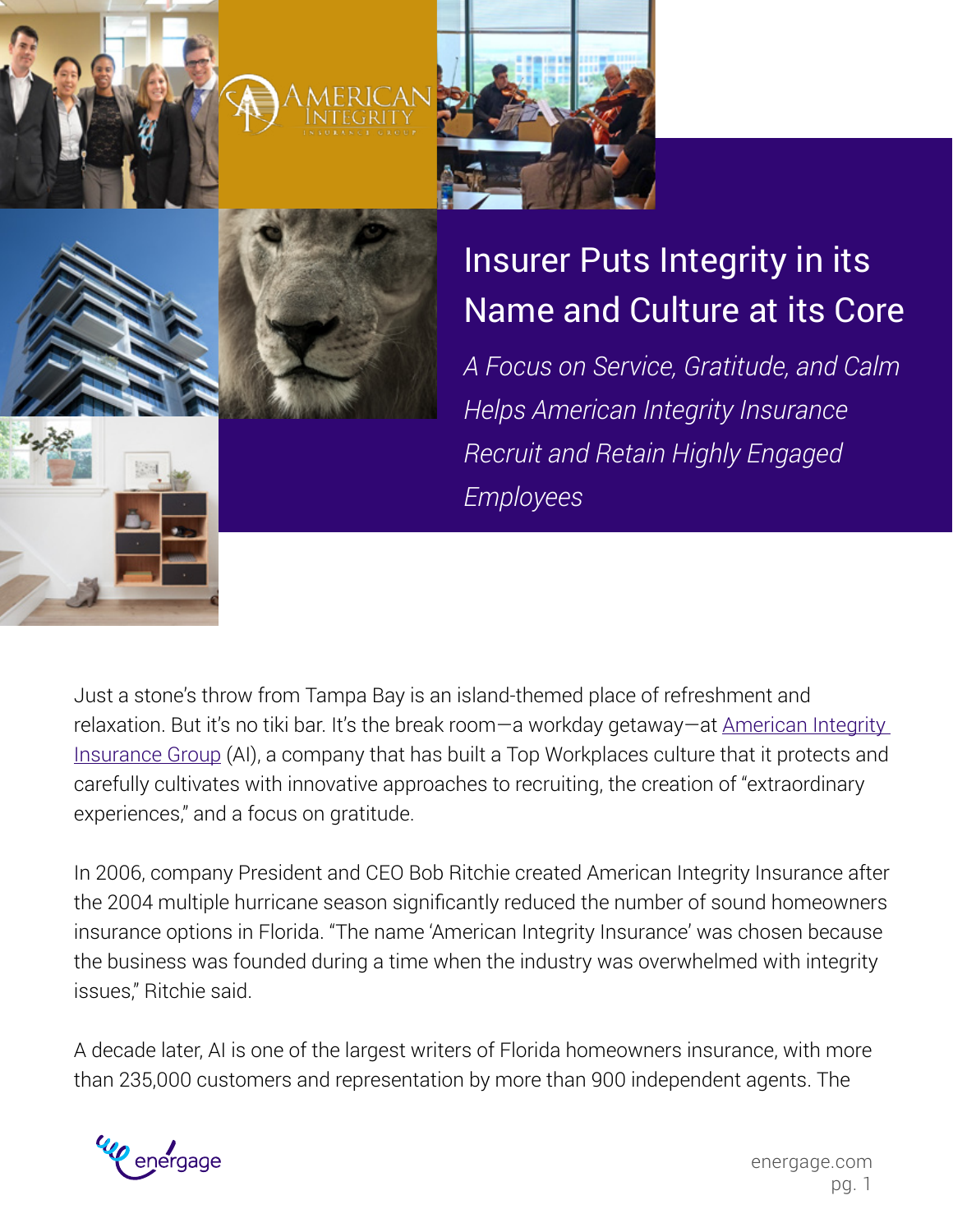



Tampa-based company offers traditional home insurance, as well as coverage for vacant homes, condominiums, manufactured homes, umbrella, golf cart, and dwelling fire policies.

It also offers an employee-centric workplace environment that not only wins awards, but fuels recruiting, retention, and revenue growth. Human Resources Manager Michael Goodman said that environment starts with Ritchie and flows throughout the organization.

"We're so successful at what we do because we've fostered a collaborative and entrepreneurial culture that comes directly from our CEO and our board of directors," he said. "Their passion has helped us create an environment that is welcoming, diverse, and engaging."

"Our employees are a priority in everything we do. It's not about the bottom line; it's not about making money for the company. Those things happen naturally when you have a highly engaged workforce and when you make a concentrated effort to keep them engaged," Goodman commented. "In all of our departments, leadership is tangible. They're available and they're accessible. That's intentional – but it's also because our leaders understand the importance of open communication and developing a sincere and genuine connection with their teams."

#### Environment as a Recruiting Priority

Goodman, whose background includes both customer service and accounting, joined AI in 2013. By then, the company culture was already in place because AI had made the decision to focus on culture right from the start of employment – and even before, during the recruiting process.

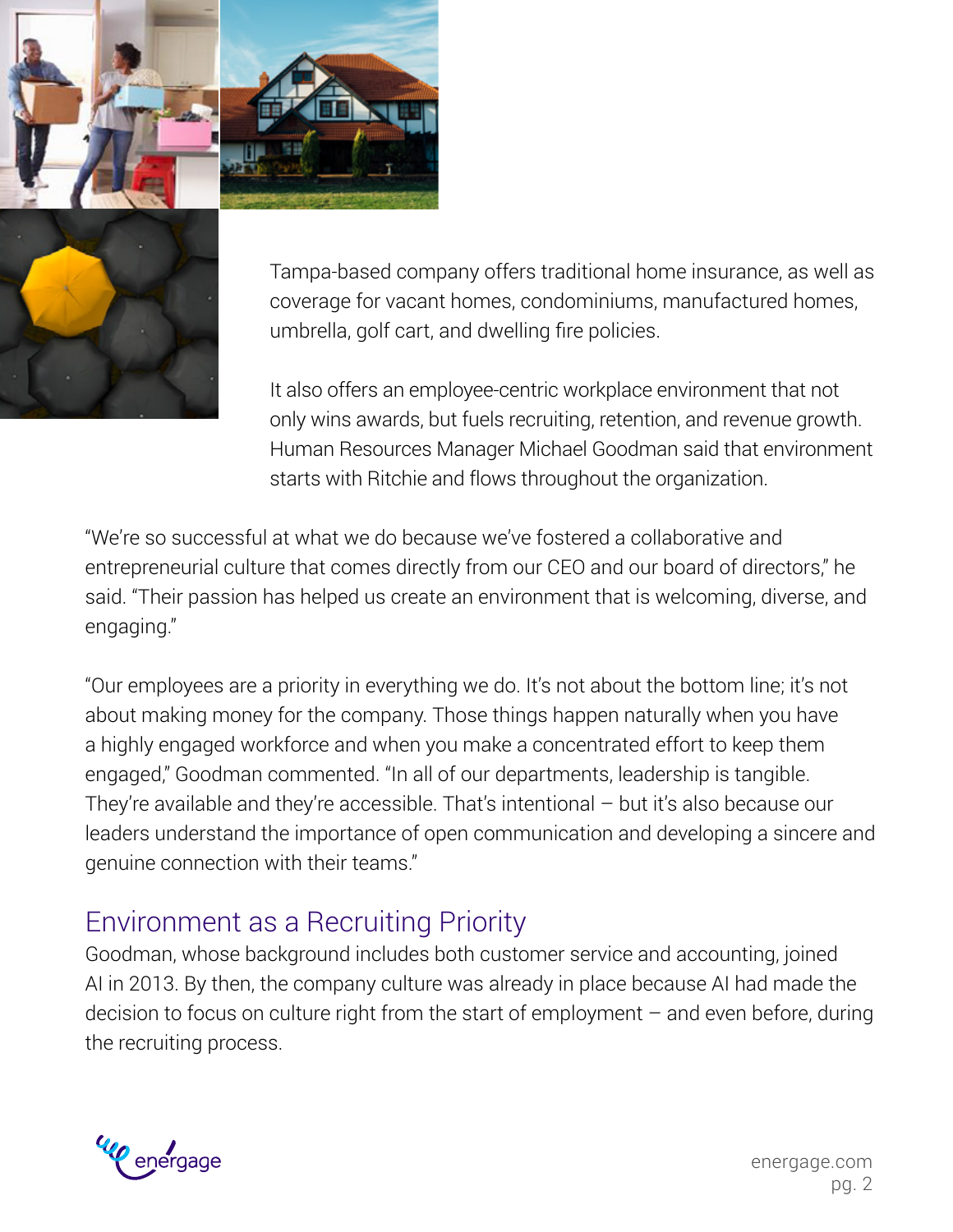"We don't recruit for talent. We recruit for culture. Because while we can teach people skills, we can't teach them to fit into our environment," said Goodman, who said he, too, was drawn to AI in part due to its recognition as a top workplace in the state and industry.



"It was a culture that was absolutely appealing," he said, adding, "A critical component of our success is that the people who are looking for these kinds of work environments are the same ones who help foster these work environments."

Goodman said, "It helps tremendously that the lens that they look through is one of optimism. They are constantly seeking the positive. Anything that's challenging, they see as a challenge, and not as a negative situation."

## Creating an 'Extraordinary Experience'

"It seems counterintuitive to think of a modern workplace as a place of tranquility, but that is exactly AI's approach," Goodman stated.

"We want to be an oasis away from the news, away from what's going on 'in the world'," he continued. "We want to make these eight hours precious, valuable, even joyful. We don't have televisions in our office. We don't have the radio playing. We don't have newspapers delivered," Goodman said. "We focus on what's going on inside our four walls, and on finding ways to exceed our customers' and agents' expectations."

Inside, there is a quiet Zen room, a massage chair, and that tropical island break room, where Goodman said employees can be found in the afternoon "enjoying their coffee and taking time just to tune out."

Traditional employee diversions are not just offered, they're enhanced. Goodman explained, "We have the ping pong table and the air hockey table that a lot of companies have. But we have a ping pong tournament that draws 60-70 percent of the staff to watch the finals. And the CEO is there supporting and rooting for the contestants." He said, "We take what others have created and what we've heard about and we find ways to elevate it and customize it to our culture."

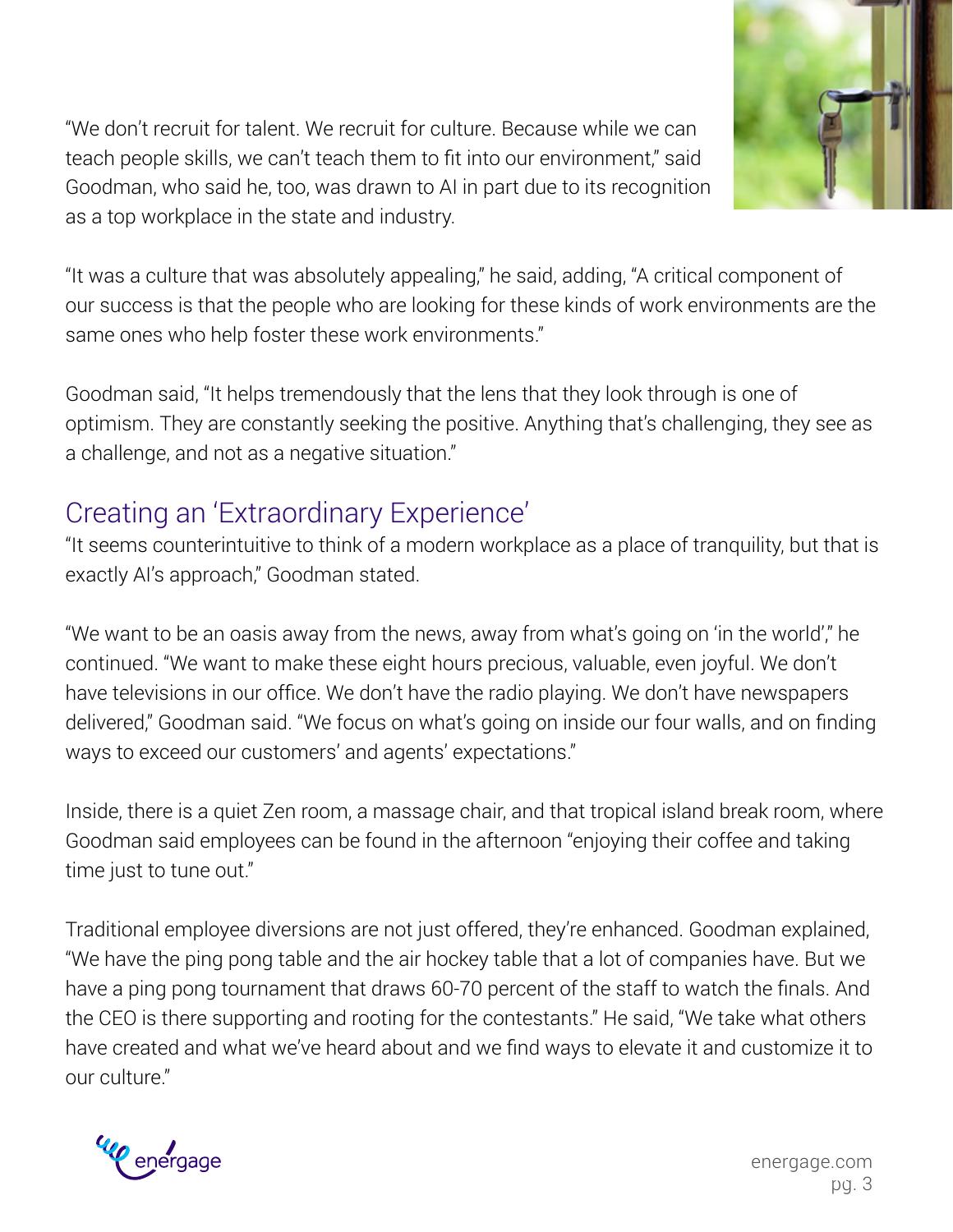

## Cultivating a Culture of Gratitude

A cultural cornerstone at AI happens not during the December holiday season, but at Thanksgiving, which also has a purpose. "Thanksgiving is something we focus on for over a month," Goodman said. "Each November, we place a deliberate emphasis on being grateful, and sharing our gratitude with others. We have a "Gratitude Tree" (like a Christmas tree) and we ask employees to decorate the tree with paper ornaments shaped like leaves, on which they write the reasons why they're grateful. They decorate the tree over the course of the month."

Goodman continued, "At our Thanksgiving luncheon, we ask our newest leaders to read every single gratitude leaf. Many of the leaves have messages that are focused on the workplace, co-workers, and relationships among coworkers. It's a meaningful opportunity to share how much we mean to each other and it reminds us how fortunate we are to work in an environment that encourages us to value each other, both personally and professionally."

Goodman said having new managers do the readings brings them into the culture of gratitude: "It carries forward. It builds that momentum."

The latest Energage study provided confirmation that when it comes to employee engagement at AI, there is plenty of momentum. Some 75 percent of employees said that in the last year they have not considered searching for a better job. That was up 8 percentage points from a year earlier. Employee engagement overall improved 4 percentage points year over year.

## Sales and Marketing Engagement at 89 Percent

In AI's sales, marketing, and agency department, an area where some companies' pressures to meet goals have serious repercussions, engagement climbed 12 percentage points year over year to a whopping 89 percent. Goodman credits a recent change in philosophy that has made sales a priority company-wide.

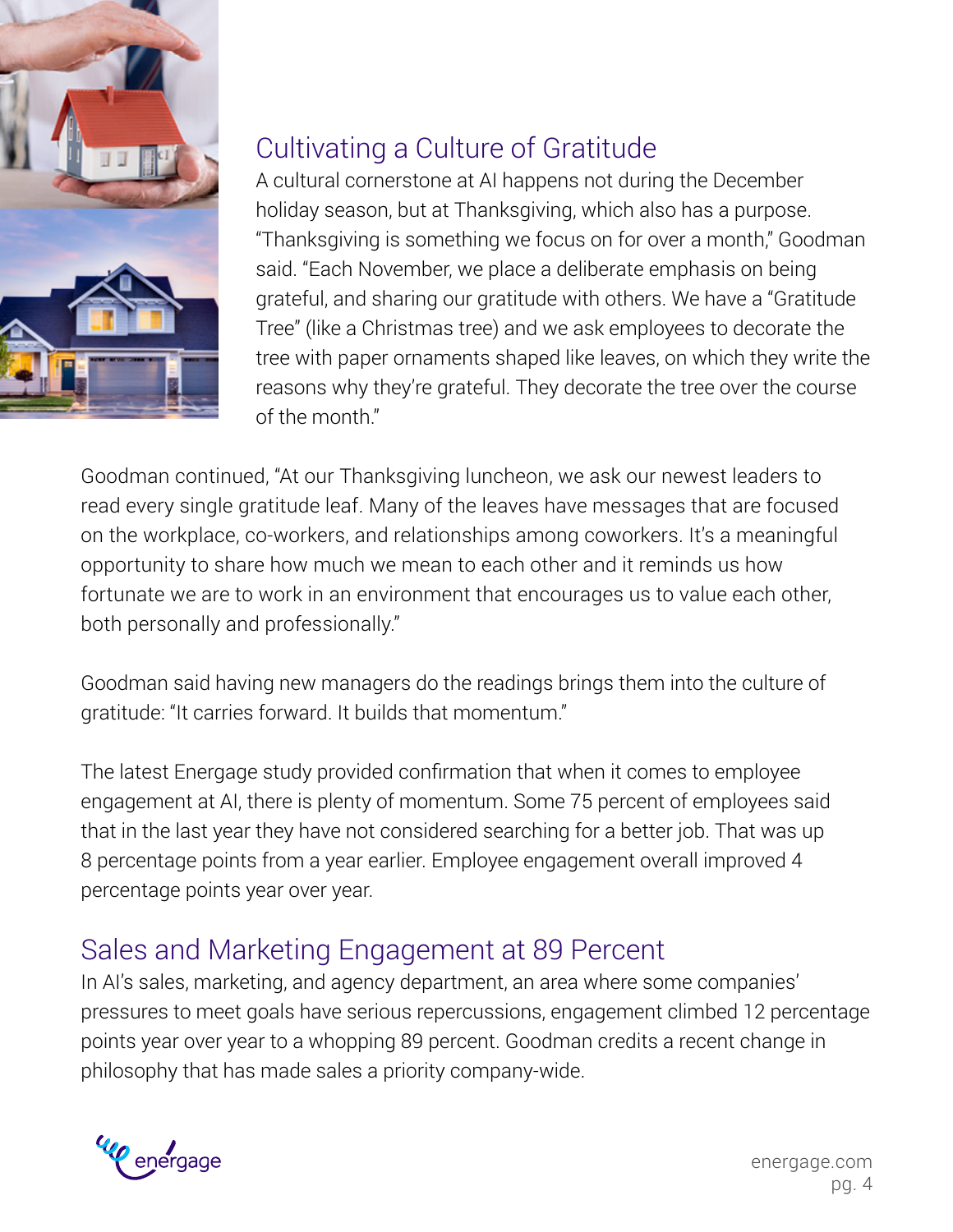"We took the approach that every department is sales, and every department is impacted by sales," he stated. "We include the entire company on our sales numbers on a regular basis. We had outbound calling and inbound calling managed and handled by everyone in the company.

"When we ran promotions, it wasn't just our sales team and marketing team that called our agents to inform them about the promotion. Our claims team, our customer care team, the HR team, the IT team, the business analysts, every single employee had a list of our agents, called them, and established personal relationships with them."



Goodman said, "We not only hit the sales goal, we exceeded the sales goal, and we threw a huge party in the office to celebrate." He said, "That's actually how we've sustained our sales momentum, by having each employee take ownership and recognize that, as a member of the American Integrity staff, we are all in sales."

#### An Unprecedented 100 Percent Engagement Among Managers

You can't do better than 100 percent...and that was the [2016 Energage Survey](http://www.workplacedynamics.com/the_survey/) results revealed among AI's sales, marketing, and agency managers.

Goodman said, "This is a staff of managers and leaders who are excited by the challenge, and find that the support comes when you need it, and the reward and the celebration comes also, when you achieve it."

He added, "We're transparent in everything. So when we say, 'We need this because these are the goals that we have, and this is the rationale behind what we're doing,' our employees will rally for the cause. We explain the why and our employees rise to the occasion."

#### Interdepartmental Cooperation Up 15 Percent

When it comes to cooperation between departments, AI's numbers are not only up 15 percent year over year, but they are 17 percent higher than the benchmark.



energage.com pg. 5